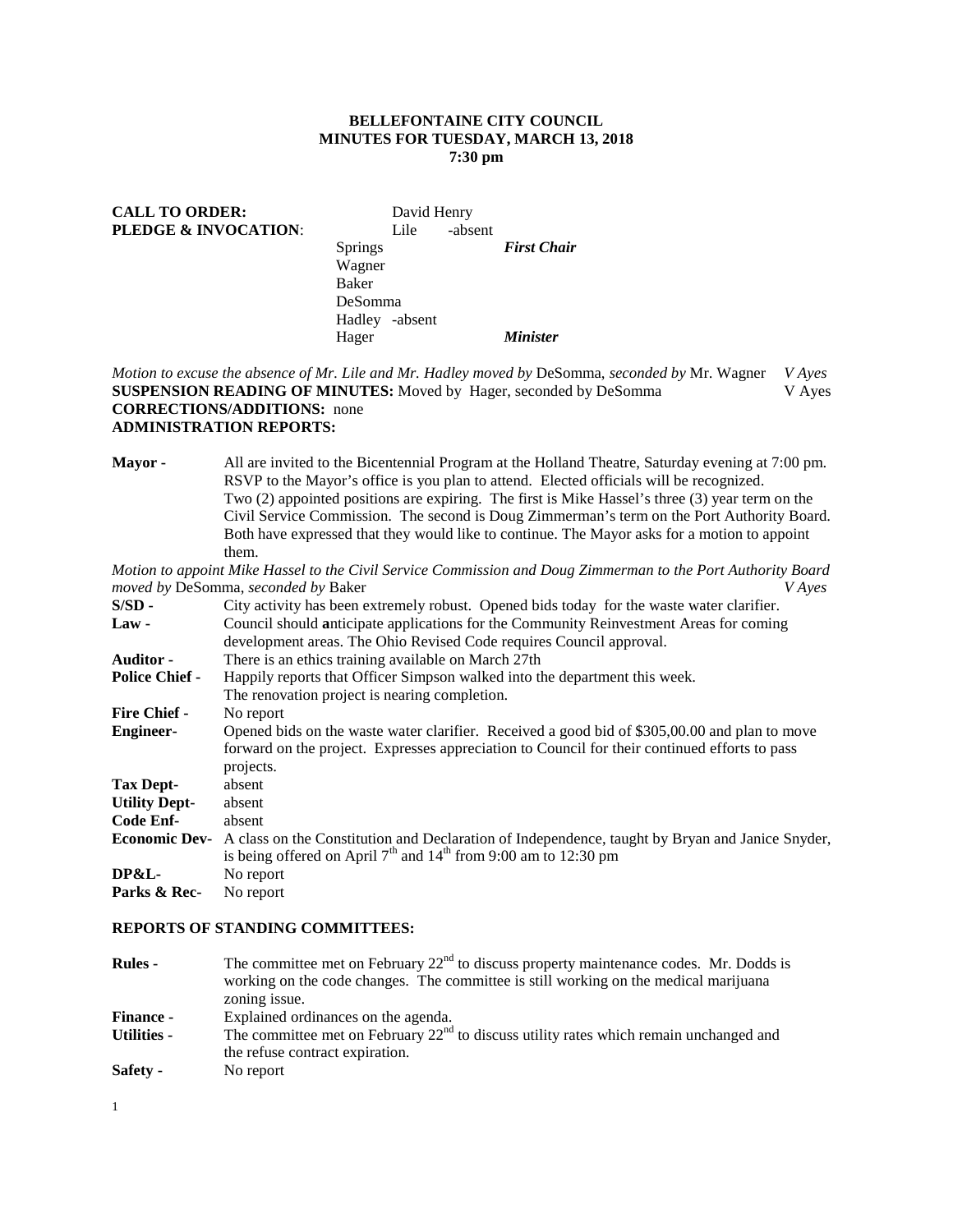**Streets -** Explained ordinance on the agenda.

**Sidewalks, Curbs & Parks –**The Joint Recreation Board met last Tuesday. Community Care Days will take place Friday, May  $11<sup>th</sup>$ . The Shade Tree Committee will have a booth at the Farmers Market on May  $5<sup>th</sup>$ and will be giving away 50 trees. The Outdoor Program at Myeerah will offer a wilderness training in October. Play at the Peak fundraising will begin soon. **Audit –** No report

**COMMUNICATIONS FROM CITIZENS:** Cathy Eastman, 813 TR 879, here to seek recognition for the 664<sup>th</sup> Air Squadron who were stationed at the air base. In the past approximately 150 people returned to the base for a reunion. This year the reunion will take place on June 22, 23  $\&$  24<sup>th</sup>. Mayor Stahler asks that she contact his office and he will be pleased to prepare a proclamation to honor the  $664^{\text{th}}$ .

### **INTRODUCTION OF ORDINANCES:**

### **1. ORDINANCES FOR 1ST READING**

18-25 A. AN ORDINANCE AUTHORIZING THE SERVICE-SAFETY DIRECTOR TO ENTER INTO CONTRACT FOR THE PURCHASE OF A NEW DUMP TRUCK FOR USE BY THE WATER DEPARTMENT AND A NEW F-550 CAB & CHASSIS FOR USE BY THE STREET DEPARTMENT THROUGH THE STATE OF OHIO CONTRACT PURCHASING PROGRAM AND DECLARING AN EMERGENCY IN THE CITY OF BELLEFONTAINE, OHIO.

# **FINANCE**

| 3RR-     | Moved by Wagner, seconded by Baker | V Ayes |
|----------|------------------------------------|--------|
| Passage- |                                    |        |
| Adoption |                                    |        |

18-26 B. AN ORDINANCE AUTHORIZING THE SERVICE-SAFETY DIRECTOR TO ENTER INTO CONTRACT FOR THE PURCHASE OF A HONDA ACCORD LX FOR USE BY THE FIRE DEPARTMENT AND THE UPFITTING A F-550 CAB & CHASSIS TO INCLUDE A DUMP BED AND SNOW REMOVAL EQUIPMENT FOR USE BY THE STREET DEPARTMENT IN ACCORDANCE WITH THE SPECIFICATIONS NOW ON FILE IN THE OFFICE OF THE SERVICE-SAFETY DIRECTOR AND DECLARING AN EMERGENCY IN THE CITY OF RELI EFONTAINE OHIO BELLEFONTAINE, OHIO.

3RR- Moved by Wagner, seconded by Springs V Ayes Passage-Adoption-

### **2. ORDINANCES FOR 2ND READING**

18-21 A. AN ORDINANCE AUTHORIZING THE HIRING OF THE NEW SERVICES SAFETY DIRECTOR AND DECLARING AN EMERGENCY IN THE CITY OF BELLEFONTAINE, OHIO. **FINANCE**

| $3RR-$    | Moved by Wagner, seconded by Baker | V Ayes |
|-----------|------------------------------------|--------|
| Passage-  |                                    |        |
| Adoption- |                                    |        |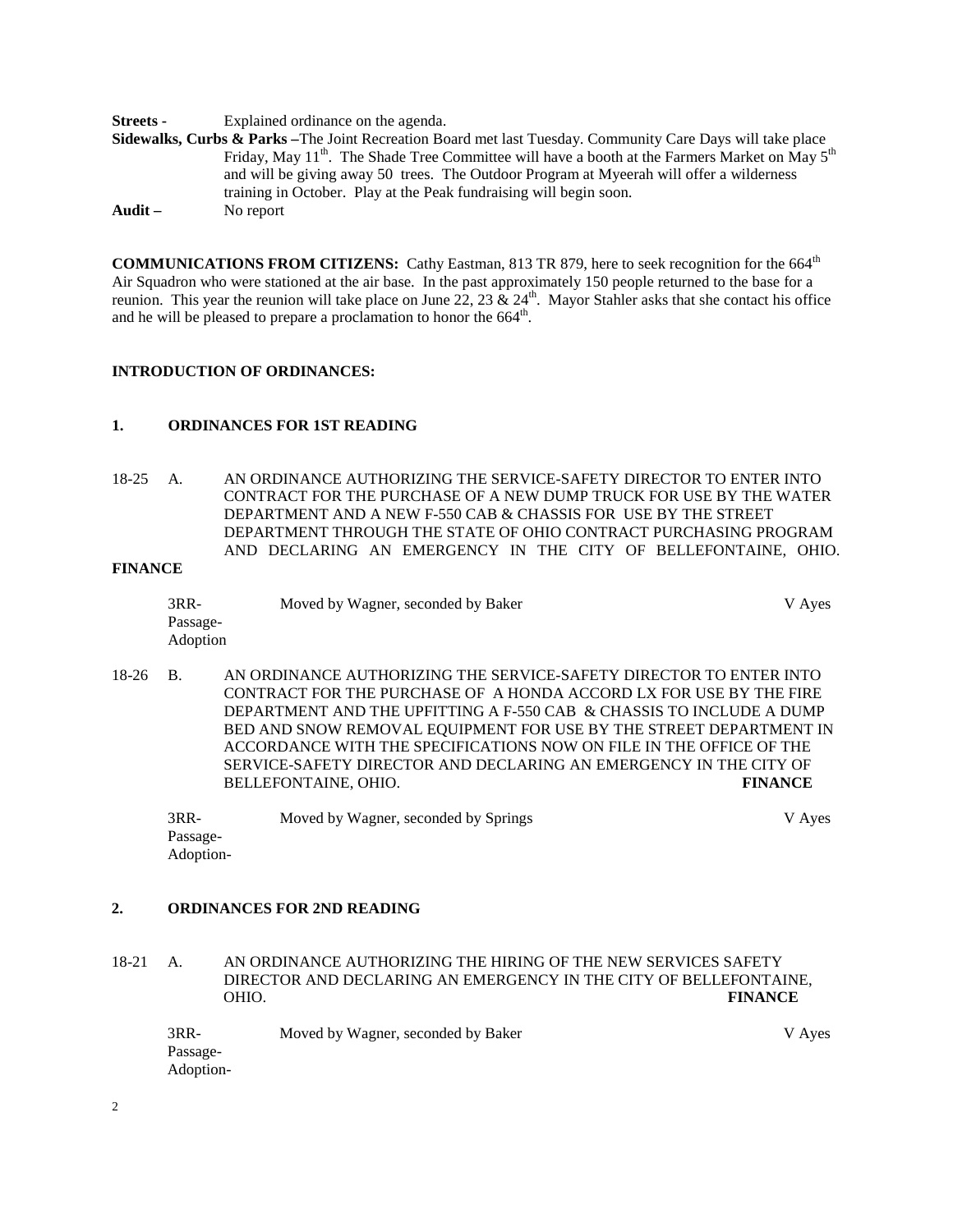18-22 B. AN ORDINANCE VACATING A PORTION OF AN ALLEY IN THE VICINITY SOUTH OF MALONE STREET IN THE CITY OF BELLEFONTAINE, OHIO AND DECLARING AN EMERGENCY IN THE CITY OF BELLEFONTAINE, OHIO. **STREET**

| 3RR-      | Moved by DeSomma, seconded by Wagner | V Aves |
|-----------|--------------------------------------|--------|
| Passage-  |                                      |        |
| Adoption- |                                      |        |

18-23 C. AN ORDINANCE AUTHORIZING THE SERVICE-SAFETY DIRECTOR TO SEEK PROPOSALS AND/OR ADVERTISE FOR BIDS AND ENTER INTO CONTRACT WITH THE SELECTED CONTRACTOR AND/OR BIDDERS FOR CERTAIN PERMANENT IMPROVEMENTS TO THE BELLEFONTAINE MUNICIPAL COURT BUILDING LOCATED AT 226 WEST COLUMBUS AVENUE AND DECLARING AN EMERGENCY IN THE CITY OF BELLEFONTAINE, OHIO. **FINANCE**

| 3RR-      | Moved by Wagner, seconded by Baker | V Aves |
|-----------|------------------------------------|--------|
| Passage-  |                                    |        |
| Adoption- |                                    |        |

18-24 D. AN ORDINANCE AUTHORIZING THE PURCHASE OF CERTAIN REAL ESTATE IMMEDIATELY WEST OF THE BELLEFONTAINE MUNICIPAL BUILDING FOR FUTURE MUNICIPAL NEEDS AND PURPOSES AND DECLARING AN EMERGENCY IN THE CITY OF BELLEFONTAINE, OHIO. **FINANCE**

| $3RR-$    | Moved by Wagner, seconded by Springs | V Aves |
|-----------|--------------------------------------|--------|
| Passage-  |                                      |        |
| Adoption- |                                      |        |

#### **3. ORDINANCES FOR 3RD READING**

18-05 A. AN ORDINANCE ESTABLISHING AND PROVIDING FOR COMPENSATION OF DEPARTMENT HEADS AND SUPERVISORY HOURLY POSITIONS FOR CERTAIN CITY EMPLOYEES AND DECLARING AN EMERGENCY IN THE CITY OF BELLEFONTAINE, OHIO. (2018 SUPERVISORY WAGE ORDINANCE) **FINANCE**

|         | Adoption-      | Moved by Wagner, seconded by Baker                                                                                                                                                               | V Ayes         |
|---------|----------------|--------------------------------------------------------------------------------------------------------------------------------------------------------------------------------------------------|----------------|
| $18-06$ | <b>B.</b>      | AN ORDINANCE ESTABLISHING AND PROVIDING FOR COMPENSATION FOR<br>CERTAIN SERVICE EMPLOYEES OF THE CITY OF BELLEFONTAINE, AND<br>DECLARING AN EMERGENCY IN THE CITY OF BELLEFONTAINE, OHIO. (2018) |                |
|         |                | SERVICE WORKERS PAY ORDINANCE)                                                                                                                                                                   |                |
|         | <b>FINANCE</b> |                                                                                                                                                                                                  |                |
|         | Adoption-      | Moved by Wagner, seconded by Springs                                                                                                                                                             | V Ayes         |
| 18-07   | C.             | AN ORDINANCE ESTABLISHING AND PROVIDING FOR COMPENSATION FOR                                                                                                                                     |                |
|         |                | CERTAIN HOURLY EMPLOYEES OF THE CITY OF BELLEFONTAINE AND                                                                                                                                        |                |
|         |                | DECLARING AN EMERGENCY IN THE CITY OF BELLEFONTAINE, OHIO. (2018)                                                                                                                                |                |
|         |                | CLERICAL WORKERS PAY ORDINANCE)                                                                                                                                                                  | <b>FINANCE</b> |
|         | Adoption-      | Moved by Wagner, seconded by Baker                                                                                                                                                               | V Ayes         |

3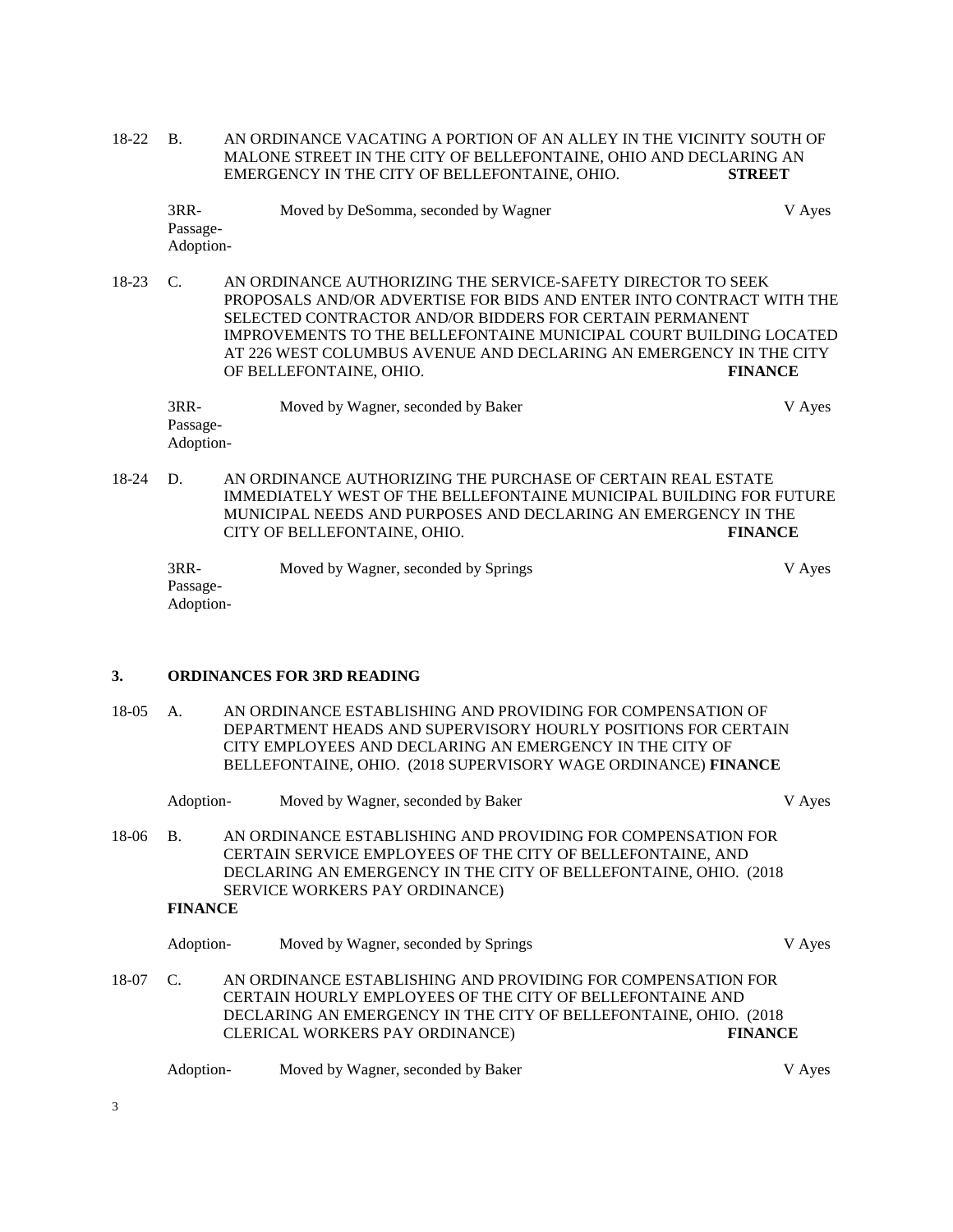| 18-08                         | D.                                                                                                                                                                                                                                                                  |                                                                                                                                        | AN ORDINANCE MAKING PERMANENT APPROPRIATIONS FOR CURRENT<br>EXPENSES AND OTHER EXPENDITURES DURING THE FISCAL YEAR ENDING<br>DECEMBER 31, 2018, AND DECLARING AN EMERGENCY IN THE CITY OF |                                                                                                                                                                                                                                                                                                                                                       |  |                |  |  |                |        |  |
|-------------------------------|---------------------------------------------------------------------------------------------------------------------------------------------------------------------------------------------------------------------------------------------------------------------|----------------------------------------------------------------------------------------------------------------------------------------|-------------------------------------------------------------------------------------------------------------------------------------------------------------------------------------------|-------------------------------------------------------------------------------------------------------------------------------------------------------------------------------------------------------------------------------------------------------------------------------------------------------------------------------------------------------|--|----------------|--|--|----------------|--------|--|
|                               |                                                                                                                                                                                                                                                                     |                                                                                                                                        | BELLEFONTAINE, OHIO.                                                                                                                                                                      |                                                                                                                                                                                                                                                                                                                                                       |  |                |  |  | <b>FINANCE</b> |        |  |
|                               | Adoption-                                                                                                                                                                                                                                                           |                                                                                                                                        |                                                                                                                                                                                           | Moved by Wagner, seconded by Springs                                                                                                                                                                                                                                                                                                                  |  |                |  |  |                | V Ayes |  |
| 18-09                         | E.                                                                                                                                                                                                                                                                  |                                                                                                                                        |                                                                                                                                                                                           | AN ORDINANCE AUTHORIZING THE MAYOR AND SERVICE-SAFETY DIRECTOR<br>TO ENTER INTO A LABOR CONTRACT WITH THE INTERNATIONAL ASSOCIATION OF<br>FIREFIGHTERS, BELLEFONTAINE CHAPTER NO. 351 FOR A PERIOD OF TIME FROM<br>JANUARY 1, 2018, THROUGH DECEMBER 31, 2020 AND DECLARING AN EMERGENCY<br>IN THE CITY OF BELLEFONTAINE, OHIO.                       |  |                |  |  | <b>FINANCE</b> |        |  |
|                               | Adoption-                                                                                                                                                                                                                                                           |                                                                                                                                        |                                                                                                                                                                                           | Moved by Wagner, seconded by DeSomma                                                                                                                                                                                                                                                                                                                  |  |                |  |  |                | V Ayes |  |
| $18 - 10$                     | F.                                                                                                                                                                                                                                                                  |                                                                                                                                        |                                                                                                                                                                                           | AN ORDINANCE AUTHORIZING THE MAYOR AND SERVICE-SAFETY DIRECTOR TO<br>ENTER INTO A LABOR CONTRACT WITH THE BELLEFONTAINE CHAPTER OF THE<br>OHIO PATROLMANS BENEVOLENT ASSOCIATION AND ITS MEMBERSHIP FOR A<br>PERIOD OF TIME FROM JANUARY 1, 2018, THROUGH DECEMBER 31, 2020 AND<br>DECLARING AN EMERGENCY IN THE CITY OF BELLEFONTAINE, OHIO. FINANCE |  |                |  |  |                |        |  |
|                               | Adoption-                                                                                                                                                                                                                                                           |                                                                                                                                        |                                                                                                                                                                                           | Moved by Wagner, seconded by Springs                                                                                                                                                                                                                                                                                                                  |  |                |  |  |                | V Ayes |  |
| $18 - 11$                     | AN ORDINANCE AUTHORIZING THE SERVICE-SAFETY DIRECTOR TO ENTER INTO<br>G.<br>CONTRACT WITH JACK DOHENY COMPANIES OF NORTHVILLE, MICHIGAN FOR<br>THE PURCHASE OF A VACTOR COMBINATION SEWER CLEANER AND DECLARING<br>AN EMERGENCY IN THE CITY OF BELLEFONTAINE, OHIO. |                                                                                                                                        |                                                                                                                                                                                           |                                                                                                                                                                                                                                                                                                                                                       |  | <b>FINANCE</b> |  |  |                |        |  |
|                               | Adoption-                                                                                                                                                                                                                                                           |                                                                                                                                        |                                                                                                                                                                                           | Moved by Wagner, seconded by Baker                                                                                                                                                                                                                                                                                                                    |  |                |  |  |                | V Ayes |  |
| 18-12                         | H.                                                                                                                                                                                                                                                                  | AN ORDINANCE AUTHORIZING THE LOAN OF MONIES FROM FUND 615 REFUSE TO<br>FUND 415 CAPITAL IMPROVEMENTS AND DECLARING AN EMERGENCY IN THE |                                                                                                                                                                                           |                                                                                                                                                                                                                                                                                                                                                       |  |                |  |  |                |        |  |
| <b>CITY</b>                   |                                                                                                                                                                                                                                                                     |                                                                                                                                        | OF BELLEFONTAINE, OHIO.                                                                                                                                                                   |                                                                                                                                                                                                                                                                                                                                                       |  |                |  |  | <b>FINANCE</b> |        |  |
|                               | Adoption-                                                                                                                                                                                                                                                           |                                                                                                                                        |                                                                                                                                                                                           | Moved by Wagner, seconded by Springs                                                                                                                                                                                                                                                                                                                  |  |                |  |  |                | V Ayes |  |
| 18-13                         | I.                                                                                                                                                                                                                                                                  |                                                                                                                                        | CONTRACT WITH                                                                                                                                                                             | AN ORDINANCE AUTHORIZING THE SERVICE-SAFETY DIRECTOR TO ENTER INTO<br>BOB CHAPMAN FORD OF MARYSVILLE, OHIO FOR THE                                                                                                                                                                                                                                    |  |                |  |  |                |        |  |
| <b>PURCHASE</b>               |                                                                                                                                                                                                                                                                     |                                                                                                                                        |                                                                                                                                                                                           |                                                                                                                                                                                                                                                                                                                                                       |  |                |  |  |                |        |  |
|                               |                                                                                                                                                                                                                                                                     |                                                                                                                                        |                                                                                                                                                                                           | OF FOUR (4) VEHICLES THROUGH THE STATE OF OHIO CONTRACT PURCHASING<br>PROGRAM AND DECLARING AN EMERGENCY IN THE CITY OF BELLEFONTAINE,                                                                                                                                                                                                                |  |                |  |  |                |        |  |
| OHIO.                         |                                                                                                                                                                                                                                                                     |                                                                                                                                        |                                                                                                                                                                                           |                                                                                                                                                                                                                                                                                                                                                       |  |                |  |  | <b>FINANCE</b> |        |  |
|                               | Adoption-                                                                                                                                                                                                                                                           |                                                                                                                                        |                                                                                                                                                                                           | Moved by Wagner, seconded by Springs                                                                                                                                                                                                                                                                                                                  |  |                |  |  |                | V Ayes |  |
| 18-14                         | J.                                                                                                                                                                                                                                                                  |                                                                                                                                        |                                                                                                                                                                                           | AN ORDINANCE AUTHORIZING THE SERVICE-SAFETY DIRECTOR TO SEEK                                                                                                                                                                                                                                                                                          |  |                |  |  |                |        |  |
| <b>PROPOSALS</b><br>OHIO.     |                                                                                                                                                                                                                                                                     |                                                                                                                                        |                                                                                                                                                                                           | AND/OR ADVERTISE FOR BIDS AND ENTER INTO CONTRACT WITH THE SELECTED<br>CONTRACTOR AND/OR BIDDERS FOR THE TR 179 & CR 10 WATER LINE EXTENSION<br>PROJECT AND DECLARING AN EMERGENCY IN THE CITY OF BELLEFONTAINE,                                                                                                                                      |  |                |  |  |                |        |  |
|                               |                                                                                                                                                                                                                                                                     |                                                                                                                                        |                                                                                                                                                                                           |                                                                                                                                                                                                                                                                                                                                                       |  |                |  |  | <b>FINANCE</b> |        |  |
|                               | Adoption-                                                                                                                                                                                                                                                           |                                                                                                                                        |                                                                                                                                                                                           | Moved by Wagner, seconded by Baker                                                                                                                                                                                                                                                                                                                    |  |                |  |  |                | V Ayes |  |
| $18 - 15$<br><b>PROPOSALS</b> | Κ.                                                                                                                                                                                                                                                                  |                                                                                                                                        |                                                                                                                                                                                           | AN ORDINANCE AUTHORIZING THE SERVICE-SAFETY DIRECTOR TO SEEK                                                                                                                                                                                                                                                                                          |  |                |  |  |                |        |  |
|                               |                                                                                                                                                                                                                                                                     |                                                                                                                                        |                                                                                                                                                                                           | AND/OR ADVERTISE FOR BIDS AND ENTER INTO CONTRACT WITH THE SELECTED                                                                                                                                                                                                                                                                                   |  |                |  |  |                |        |  |